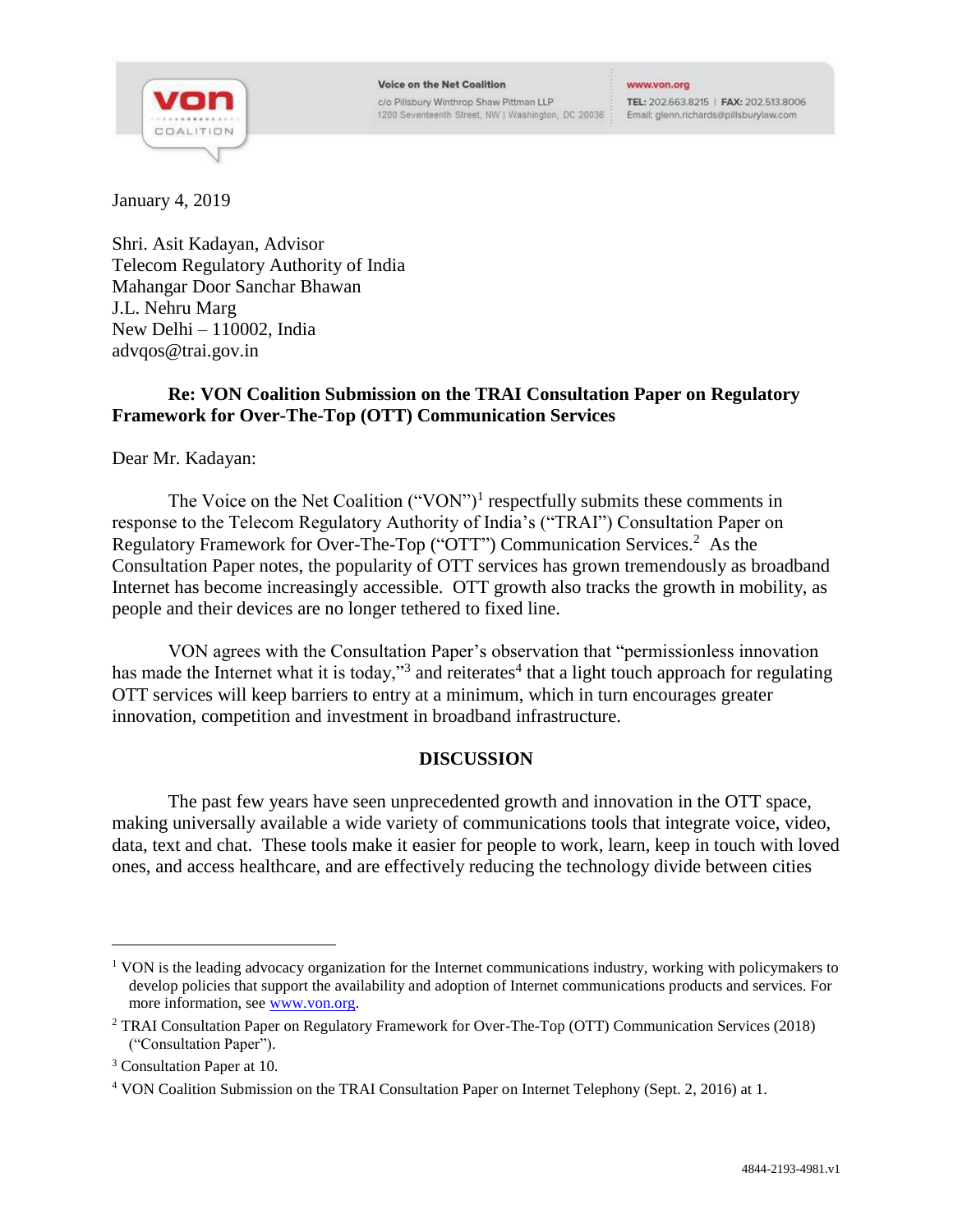and rural communities. For people with disabilities, OTT features and functionalities have made communication more accessible than ever. 5

OTT is not telecommunications as we have known it for the past 100 years; thus, its features make comparisons with Telecom Service Providers ("TSPs") difficult. By offering fundamentally different functionalities and services, OTTs are not simply substituting for TSPs. Further, OTT services may or may not be interoperable with other OTTs or even interconnected with a traditional public network. Some may be integrated into customer premise hardware and software, and ancillary to other service offerings. These differences in technology, functionality, availability, pricing, protocols and services suggest they may not fit neatly into a traditional regulatory framework.

As a result, OTTs, particularly information services like Voice over Internet Protocol ("VoIP") and Communications Platform as a Service ("CPaaS"), should operate with minimal regulation. As the Consultation Paper observes, many other nations that have reviewed the state of OTT have recognized that a "light touch" approach, such as no licensing requirement,<sup>6</sup> is the most effective way to promote innovation and competition.

VON encourages TRAI to recognize and consider the fundamental differences between the technology, services and opportunities that make OTT services distinct from TSP services.

## **Q.1. Which service(s) when provided by the OTT service provider(s) should be regarded as the same or similar to service(s) being provided by the TSPs. Please list all such OTT services with descriptions comparing it with services being provided by TSPs.**

OTT is not conducive to a like-for-like comparison to services provided by TSPs because OTT services are generally not replacements for TSP services.

VoIP is not just a single service, but can describe a variety of integrated capabilities and features. For example, businesses leverage VoIP to create closed user groups, allowing employees to easily and efficiently call and message each other across locations. In another setting, such as video games, players utilize VoIP to chat and coordinate with other players from around the world. Generally, VoIP does not replace traditional voice calling, but may offer separate, complementary features, including the capability to be used from any broadband connection in the world; voice mail to text; simultaneous notification of calls to multiple devices; the ability to transfer seamlessly between desk phones and wireless phones; file sharing; integrated chat, conferencing and video calling; and the capability to be used from an app on a mobile device or through software downloaded onto a laptop or notebook. As a result, VoIP is fundamentally dissimilar to traditional voice services.

Similarly, the emerging CPaaS platform is also not comparable to specific TSP services. CPaaS is not a substitute for any specific TSP offering, but is used as a building block to create

<sup>5</sup> *Benefits of VoIP: Connecting People with Disabilities to New Opportunity*, VON Coalition, http://www.von.org/secpgs/02\_benefits/benefits\_06\_disabilities.html.

<sup>6</sup> Consultation Paper at 31.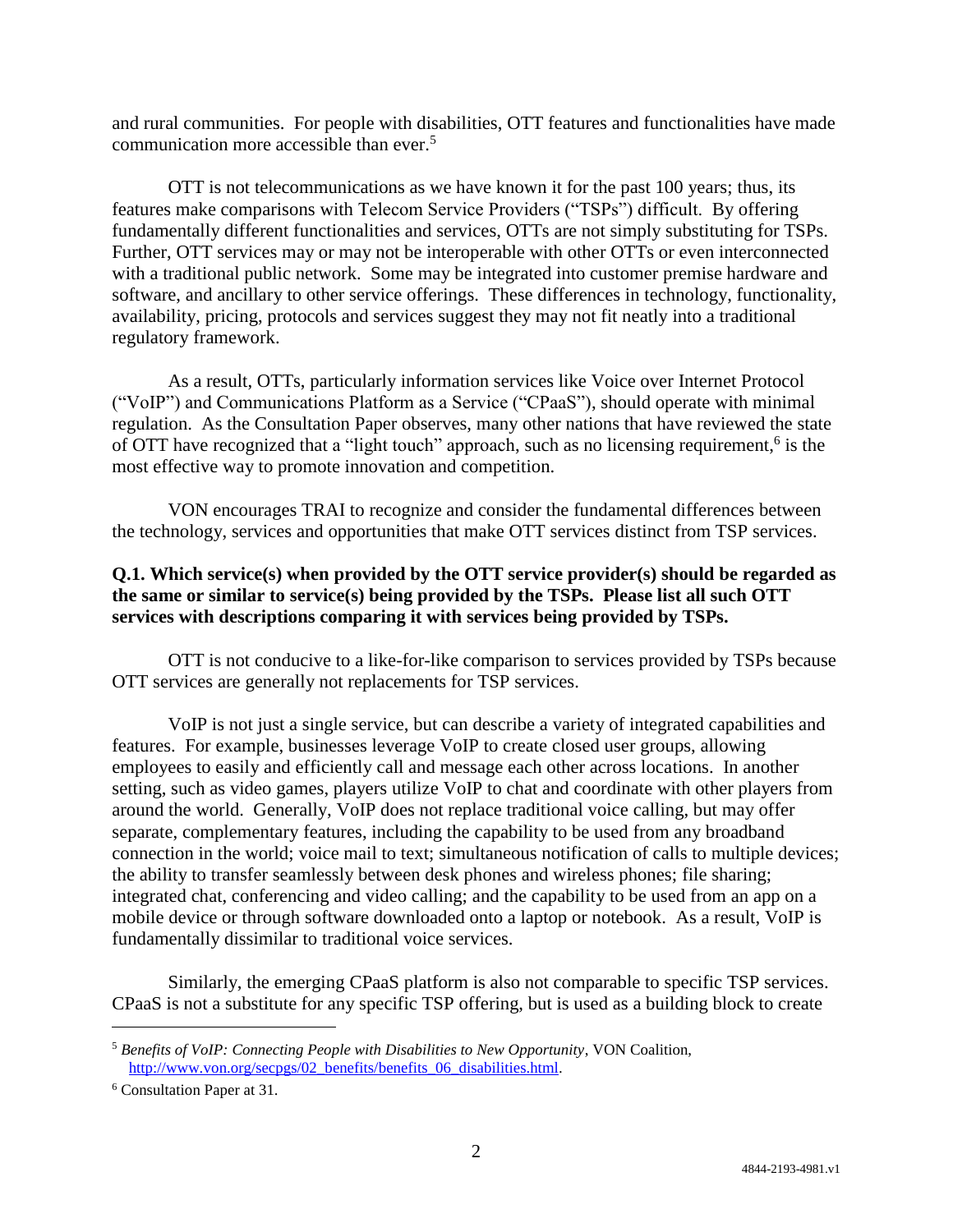innovative and efficient communication services that are integrated into other innovative services.<sup>7</sup> Common examples like ride-hailing or banking applications leverage CPaaS to offer in-app user-facing voice, text and instant messaging communications. Clearly such services are not replacements for traditional TSP services.

Video is another popular OTT service that can be delivered over various platforms that are distinct from any TSP service. For example, live streaming platforms give individuals the unique ability to produce and share original content. Video conferencing has revolutionized the way businesses and individuals communicate. These services do not substitute for anything currently available from TSPs.

The inherent differences between OTT and traditional TSP services make comparisons unproductive. Moreover, any attempt to classify these services today will likely be obsolete in the short term as new and innovative offerings are continually made available.

## **Q.2. Should substitutability be treated as the primary criterion for comparison of regulatory or licensing norms applicable to TSPs and OTT service providers? Please suggest factors or aspects, with justification, which should be considered to identify and discover the extent of substitutability.**

No response.

**Q.3. Whether regulatory or licensing imbalance is impacting infusion of investments in the telecom networks especially required from time to time for network capacity expansions and technology upgradations? If yes, how OTT service providers may participate in infusing investment in the telecom networks? Please justify your answer with reasons.**

No. As the Consultation Paper notes, growth in the OTT sector has led to growth in the TSP industry.<sup>8</sup>

OTT service providers require access to existing infrastructure and a path to their customers. OTT use has prompted a shift in investment toward higher capacity data services to consumers and corporate customers. This demand has resulted in significant investment in backbone services and Internet aggregation, for which TSPs are compensated. OTT service providers and their customers pay for this additional capacity.

As an example, in the United States, the FCC's light touch regulatory approach (including no licensing requirement for OTT service providers) has been a vital cornerstone in a virtuous cycle that has led to significant broadband investment and expansion. This limited regulatory regime has helped lead to better, cheaper and more popular services, while increasing the availability of broadband.

<sup>7</sup> Joe Hewitson, *What is CPaaS? (Communication Platform as a Service)*, Vonage Business, https://www.vonage.com/business/perspectives/what-is-cpaas-and-why-should-you-care/.

<sup>8</sup> Consultation Paper at 11.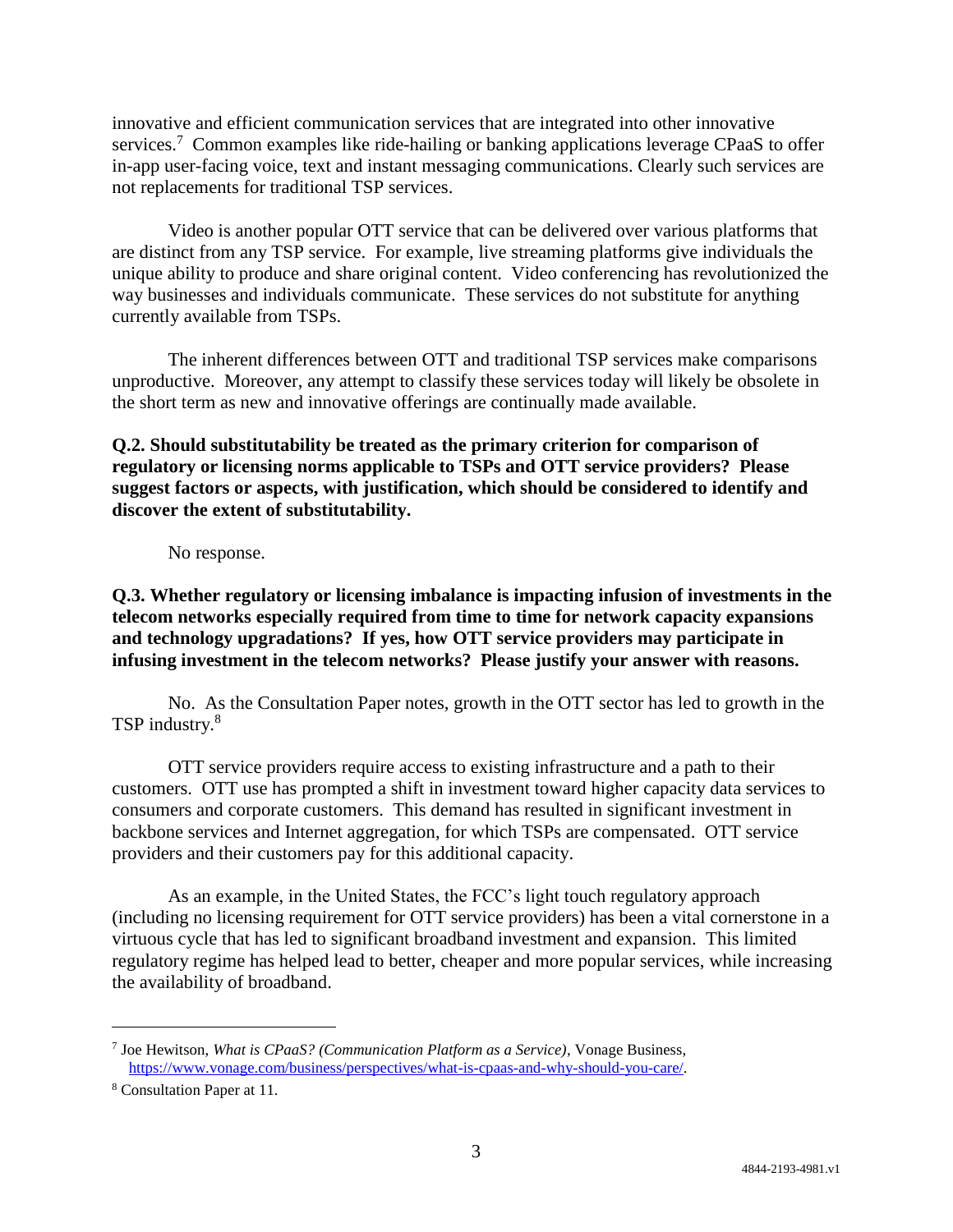OTT users are also broadband subscribers. Rather than inhibit investment in broadband infrastructure, increased IP traffic and a light touch regulatory approach have led to greater investment. Between 2016 and 2017, revenue derived from OTT services in the United States increased by 41%.<sup>9</sup> During that same period, broadband capital expenditures increased from \$74.8 billion in 2016 to \$76.3 billion in 2017.<sup>10</sup> A vibrant OTT environment has stimulated investment in broadband.

#### **Q.4. Would inter-operability among OTT services and also inter-operability of their services with TSPs services promote competition and benefit the users? What measures may be taken, if any, to promote such competition? Please justify your answer with reasons.**

Government-mandated interoperability may not promote innovation and increase utility to consumers, and would inherently pick winners and losers without the benefit of market testing through competition. Further, interoperability requirements may present broader challenges between domestic TSPs, and OTTs, which are often global in nature. Such regulation may foist inconsistent interoperability requirements on OTTs, which could harm competition by decreasing efficiency and creating customer confusion. As was the case with global mobile standards, industry-driven standardization efforts will manifest in situations where the market finds interoperability to be beneficial and desirable.

Further, interoperability among OTT services and TSP services may be technologically infeasible in some circumstances. Unlike traditional wireline or mobile phone services that connect users via E.164 telephone numbers, which works best if all users can reach each other, OTT services are naturally distinct and unstandardized. As a result, interoperability would have to be specific to each application and use case. OTT's feature-rich environment is based on the ability to create new and custom services, rather than build out from a preorganized infrastructure.

The market, rather than regulatory fiat, should determine whether OTT services should be interoperable.

#### **Q.5. Are there issues related to lawful interception of OTT communication that are required to be resolved in the interest of national security or any other safeguards that need to be instituted? Should the responsibilities of OTT service providers and TSPs be separated? Please provide suggestions with justifications.**

OTT presents no new issues related to lawful interception. By definition, OTT services operate over a mobile or fixed broadband service which will always include fixed points of

<sup>9</sup> Mike Farrell, Study: U.*S. OTT Revenue Climbed 41% in 2017*, MultiChannel News (Apr. 17, 2018), https://www.multichannel.com/news/study-us-ott-revenue-climbed-41-in-2017.

<sup>10</sup> Patrick Brogan, *U.S. Broadband Investment Rebounded in 2017*, USTelecom (Oct. 18, 2018), https://www.ustelecom.org/sites/default/files/documents/USTelecom%20Research%20Brief%20Capex%202017. pdf ("Traffic growth will be driven by consumer and business use of streaming media, faster 5G mobile networks, the growing Internet of Things, and cloud-based services.").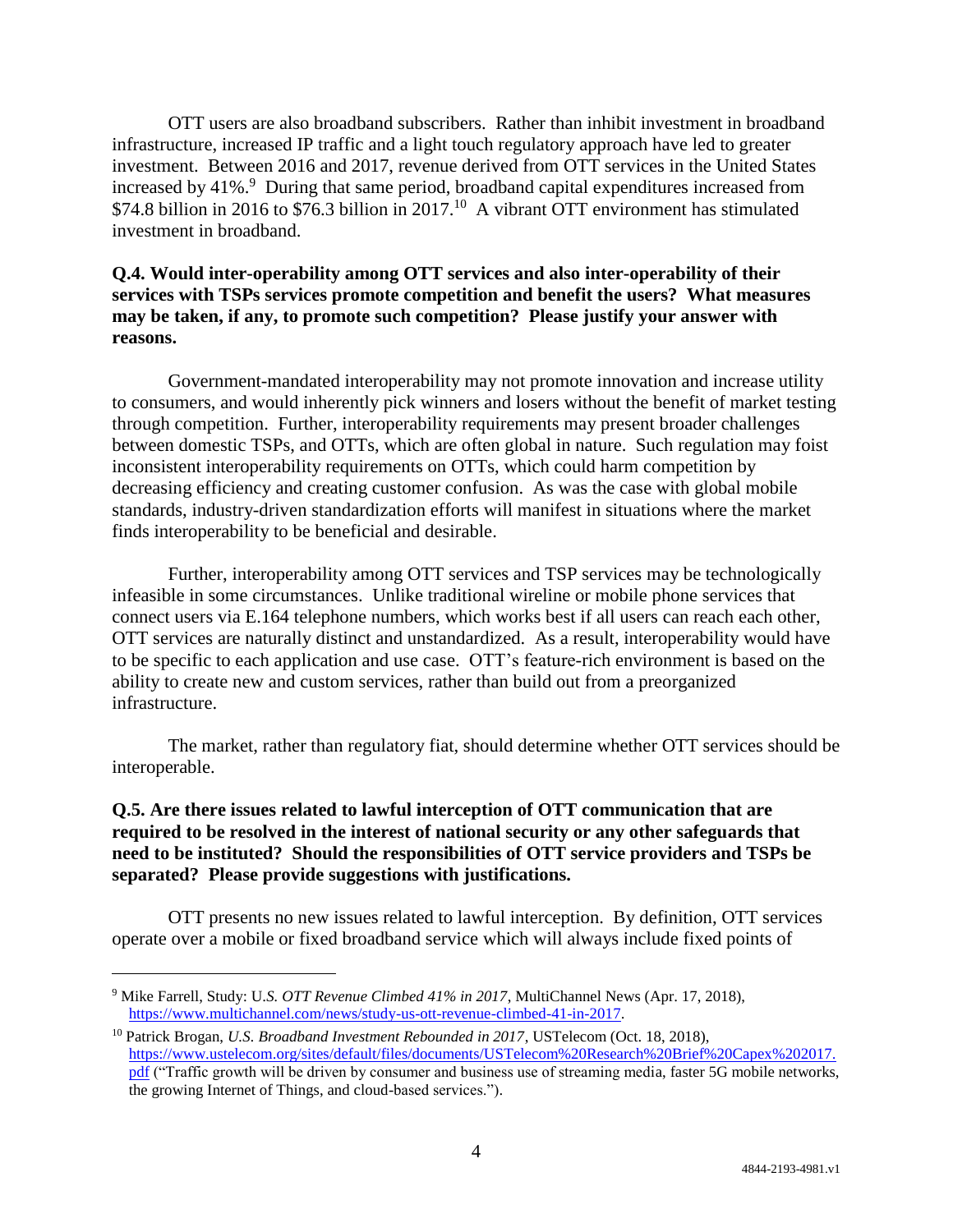interconnection.<sup>11</sup> As a result, mobile or fixed service providers will always be part of the ecosystem. As TSPs are subject to lawful interception obligations, there should exist the ability to track persons of interest. OTTs can and should be expected to work with TSPs to fulfill lawful interception obligations.

## **Q.6. Should there be provisions for emergency services to be made accessible via OTT platforms at par with the requirements prescribed for telecom service providers? Please provide suggestions with justifications.**

There is no need to make emergency services accessible via OTT platforms because, as discussed, these services are generally not replacements for phone services. Moreover, for OTT services that originate from apps on mobile phones, calls to emergency services can typically be routed through the end user's mobile service provider.

In the United States, interconnected VoIP providers are required to provide emergency calling, as these services are used in lieu of traditional phone services.<sup>12</sup> However, an emergency calling requirement would not make sense, for example, for CPaaS services where voice may be an ancillary component of the offering. Similarly, certain closed user groups that permit calling or texting, and that are not otherwise connected to the public phone network, would not have the capability to route calls to public safety agencies. Moreover, the users would have no expectation of making an emergency services call through one of these applications.

#### **Q.7. Is there an issue of non-level playfield field between OTT providers and TSPs providing same or similar services? In case the answer is yes, should any regulatory or licensing norms be made applicable to OTT service providers to make it a level playing field? List all such regulation(s) and license(s), with justifications.**

No. VON agrees with the GSMA's observation that strong market competition offers the most level playing field for all stakeholders.<sup>13</sup> VON is not advocating additional regulation for TSPs. To the extent that TSPs offer OTT services, they should not be subject to regulations that were not otherwise applied to stand-alone OTT providers. Indeed, TSPs could be encouraged to expand broadband capabilities if one of the benefits was the ability to offer unregulated, or lightly regulated OTT services. A light touch regulatory environment will contribute to a robust, pro-consumer playing field for OTTs and TSPs alike.

# **Q.8. In case, any regulation or licensing condition is suggested to made applicable to OTT service providers in response to Q.7 then whether such regulations or licensing conditions are required to be reviewed or redefined in context of OTT services or these may be**

<sup>&</sup>lt;sup>11</sup> Consultation Paper at 5.

<sup>12</sup> *See IP-Enabled Services; E911 Requirements for IP-Enabled Service Providers*, First Report and Order and Notice of Proposed Rulemaking, 20 FCC Rcd 10245, ¶ 23 (2005). The FCC defines interconnected VoIP as a service that: (1) Enables real-time, two-way voice communications; (2) Requires a broadband connection from the user's location; (3) Requires Internet protocol-compatible customer premises equipment (CPE); and (4) Permits users generally to receive calls that originate on the public switched telephone network and to terminate calls to the public switched telephone network. 47 Code of Federal Regulations § 9.3.

<sup>13</sup> Consultation Paper at 32-33.